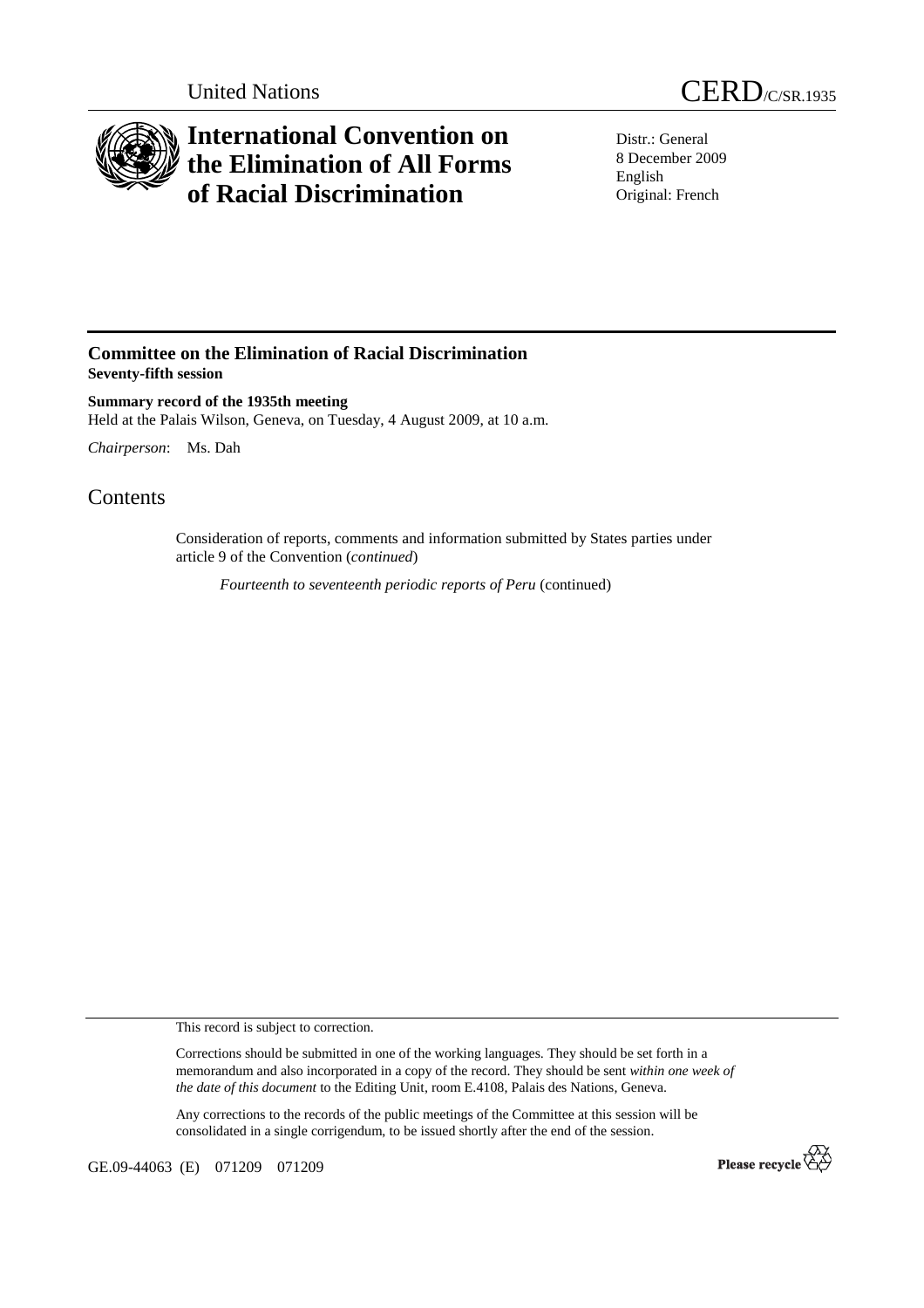*The meeting was called to order at 10.15 a.m.* 

C**onsideration of reports, comments and information submitted by States parties under article 9 of the Convention** (agenda item 5) (*continued*)

*Fourteenth to seventeenth periodic reports of Peru* (CERD/C/PER/14–17; HRI/CORE/1/Add.43/Rev.1; written replies to the list of issues, document without a symbol distributed in the meeting room in Spanish only) (continued)

1. *At the invitation of the Chairperson, the delegation of Peru took places at the Committee table.* 

2. **Mr. Lahiri** said he regretted Peru's decision several years earlier to discontinue the use of socio-economic indicators according to race and ethnic group. The absence of data made it difficult to assess the extent of problems of racism and racial discrimination and, where necessary, to take effective steps to tackle them. Unlike other Latin American countries, Peru appeared to reject the idea of the melting pot and remained founded largely on a racial hierarchy in which skin colour continued to be of great importance. As a result, Whites were generally treated best while Indians were often considered second-class citizens. In that connection, he would like to hear the delegation's views on the very strong persistence of racist practices in Peru.

3. **Mr. Amir**, alluding to the particular impact of the global economic and financial crisis on developing countries, asked if that crisis had made the Peruvian Government's efforts to combat poverty still more difficult. Peru's economic situation had improved considerably in the past few years, but it seemed that the most disadvantaged groups had not enjoyed the benefits of growth. He invited the delegation to address that issue again. In addition, he referred to the hardships experienced by the Indian peoples who had had to face harsh winters in the south of the country, reportedly without any assistance from the State. In general, he was concerned by the fate of the Indian peoples in the State party and sought more information on the subject.

4. **Mr. Ewomsan**, noting from paragraph 61 of the report under consideration that "nearly one out of four Afro-Peruvians has not finished primary school", asked what were the reasons for that dropout rate. He also asked what measures had been implemented to promote the access of Afro-Peruvians to education.

5. **Mr. Valdivieso** (Peru) said his delegation would not be able to provide detailed answers to the dozens of questions posed by Committee members at the previous meeting, especially requests for statistical data. Those could be provided in writing later. Peru was characterized by great ethnic, linguistic and racial diversity, but all Peruvians aspired to democracy, peace and development. Peru was a democratic country in which the sovereign freedom of the people was respected. Judicial decisions, including those of the Constitutional Court, could be appealed. A group of indigenous persons in the San Martín region had challenged the legality of certain legislative texts in the Constitutional Court because, they claimed, they undermined their ancestral traditions.

6. In answer to a question raised at the previous meeting, he said that the expressions "*pueblos indígenas*" and "*comunidades nativas*" were synonymous. In 1994, Peru had ratified the International Labour Organization (ILO) Convention concerning Indigenous and Tribal Peoples in Independent Countries (No. 169), but the rights of indigenous peoples had already been guaranteed and protected by article 88 of the Constitution. The ratification had been simply aimed at guaranteeing the compatibility of national texts with the relevant international instruments. The governing body of the National Institute for the Development of the Andean, Amazonian and Afro-Peruvian Peoples (INDEPA) was made up of 18 members, 9 of them indigenous representatives, and was responsible, inter alia, for approving national and regional programmes concerning the Andean, Amazonian and Afro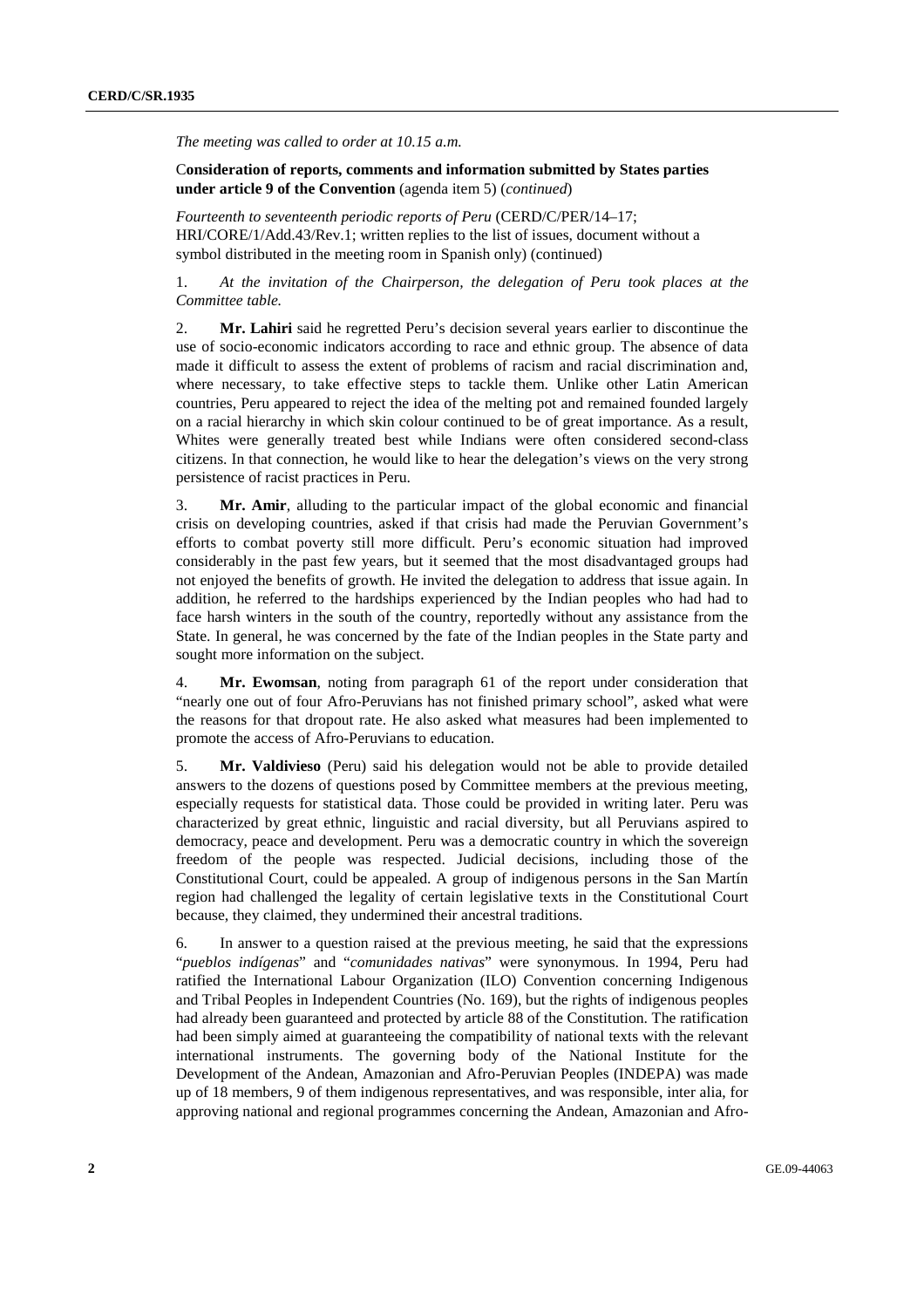Peruvian peoples. Indigenous persons were also represented on departmental administrative bodies. In the case of the national Parliament, it was true that the situation was less satisfactory in terms of the political representation of indigenous peoples. Parliament, with 120 deputies divided into eight political groups, had considerable trouble in reaching agreement on the question of indigenous representation.

7. Peru aimed to become a country in which all regions, however remote, were equipped with modern infrastructure. For the moment, the bulk of the infrastructure and the main services were concentrated largely in the big cities, especially Lima, although the Government had been trying for some years to decentralize administration and basic services in the provinces and had established development centres in all of the country's regions. In addition, the Government had launched a project to extend the road network, essential for rural development. The price of farm products was subsidized by the farmers themselves and it was imperative that the transport of goods to rural markets be improved. Various support programmes for farmers had also been put in place. Agribank, Peru's farm credit bank, made loans to farmers and financed programmes to replace coca crops with palm oil and cocoa beans.

8. In spite of the global financial and economic crisis, the Peruvian economy, which had attained a growth rate of 9.8 per cent in 2008, had borne up fairly well in 2009 and Peru had not been as hard hit as other Latin American countries. That was mainly due to the comparative stability of mining and farm exports.

9. On the question of the future place of the private sector in the Peruvian economy, he said Peru aimed to have a private sector that was at once internationally competitive and a motor for national growth. The State could not do everything alone and private capital played an important role in development projects, such as the improvement of the road network. A recent project to build a 135-km road through the Amazonian forest had cost \$200 million, a good deal more than the State of Peru could afford. However, it remained active in pursuing development, as demonstrated, for instance, by its financing of the campaign against illiteracy, which it aimed to eliminate by 2011.

10. Peru was also determined to have an open economy that was integrated in the world and regional economies. He recalled that, after the two world wars that Europe had experienced in the twentieth century, a group of countries (France, Germany, Italy and the Benelux countries) had created the European Coal and Steel Community (ECSC), Europe's first ever supranational community, by signing the Treaty of Paris on 18 April 1951. Although Latin America had yet to achieve such continental integration, that idea could be emulated in an agreement on water and energy use in the Amazon.

11. With regard to the role of indigenous peoples in national development, he underlined the importance attached by the State to respect for the indigenous peoples' property rights in regard to their ancestral lands, as stipulated under the Constitution. Peru had more than 60 million hectares of land, of which more than a quarter belonged to indigenous persons, and considerable progress had been made in the past few years in the matter of indigenous land title. It was true that legislative decrees on the use of certain tracts of land had been promulgated, but he underlined that the land concerned belonged to the State and in no way constituted, as the press had claimed, ecological reserves or indigenous land. The State of Peru, convinced that it was fully within its rights to authorize private investment on its own land, also intended to launch an investment process aimed at replanting 8 million hectares of deforested land in Amazonia. The indigenous peoples in the region would participate fully in that project.

12. With regard to the events at Bagua, on 6 June 2009, in which 34 indigenous persons and policemen had been killed, he noted that 24 police had died in clashes between them and ethnic groups from the Amazon region in the north of the country during a routine road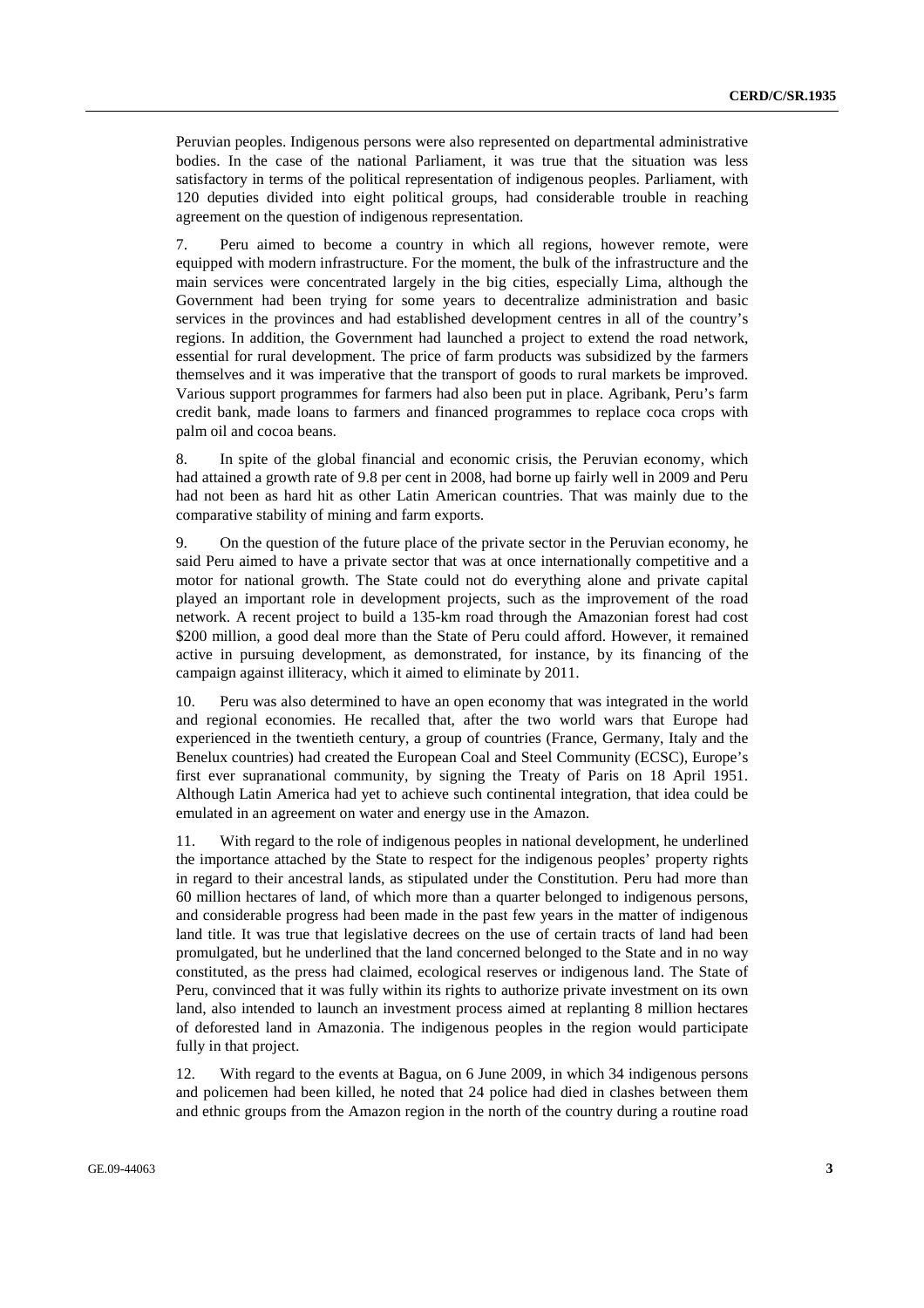security operation. He hoped it would be taken into account that the indigenous communities in the north of the country that had protested against legislative decrees authorizing the exploitation of certain tracts of land in the region had been manipulated for political reasons. Certain individuals had told the indigenous population that the aim of the decrees had been to privatize their land and hand over their natural resources to foreign companies. That was not true, although many of them had believed it to be. Certain people had, therefore, exploited their ignorance to provoke confrontation and violence. The representative of the indigenous protest movement, Alberto Pizango, had left the negotiating table under pressure and even the Catholic Church had become involved in the conflict. The judicial inquiry under way, launched at the behest of Parliament, should shed light on all of those elements and establish who had encouraged confrontation and exacerbated the violence.

13. His Government was dismayed by how numerous organs of the international media had spoken of "genocide" carried out by the authorities and rivers overflowing with the remains of hundreds of Indians. Those allegations had caused incalculable damage to Peru and no one could tell how much time and energy would be needed to restore the confidence of foreign interests in the country.

14. He earnestly hoped that, in its concluding observations, the Committee would note the harm done to Peru by the misinformation disseminated on the issue by the international press. He underlined that the Peruvian Government was prepared to establish mechanisms of collective and individual compensation should the courts find any wrongdoing on the part of the Peruvian authorities.

15. On the subject of developments concerning Shining Path (Sendero Luminoso), he said terrorism was on the wane in Peru. The Shining Path movement no longer represented a threat to the country's stability and was concentrated in a small area. That said, it had not disappeared completely and was responsible for five deaths during a recent attack on the police. The terrorist movement had created links with drug traffickers and established itself in coca-growing regions of the country, where it protected the drug cartels and extracted money from them to buy arms and carry out violent acts. In some areas, Shining Path was directly involved in drug trafficking. It was a criminal, undemocratic and violent movement that did not respect human rights and had caused the death of 25,000 people.

16. Concerns had been expressed on investments made in the Peruvian forests, areas with a great wealth of natural resources and inhabited mainly by indigenous communities. Occasionally those activities caused problems in some communities for various reasons. However, the State needed export revenue to promote the development of the poorest communities as well as to provide basic services, build highways, grant farm loans and establish farm insurance schemes. Oil mining in those regions enabled the country to progress by exporting its natural resources. Yet some felt that Peru should not export its natural resources, in particular its mining products. They wished Peru to refrain from mining its natural resources, while at the same time wanting it to provide its population with all the services needed. Just how these two demands could be reconciled deserved close analysis. For his part, he could see no other solution.

17. He admitted there had been clashes in some areas of the country where natural resources were being explored and mined. However, the Government was making progress towards finding solutions. He invited Mr. Zegarra, from the Ministry of Energy and Mining, to explain the action the Government was taking to avoid damage being caused by exploration and mining, in particular by creating mechanisms for consultations with the local population.

18. **Mr. Zegarra** (Peru), referring to the cases connected with the digging of four tube wells, said that in certain documents it was claimed that the extraction of groundwater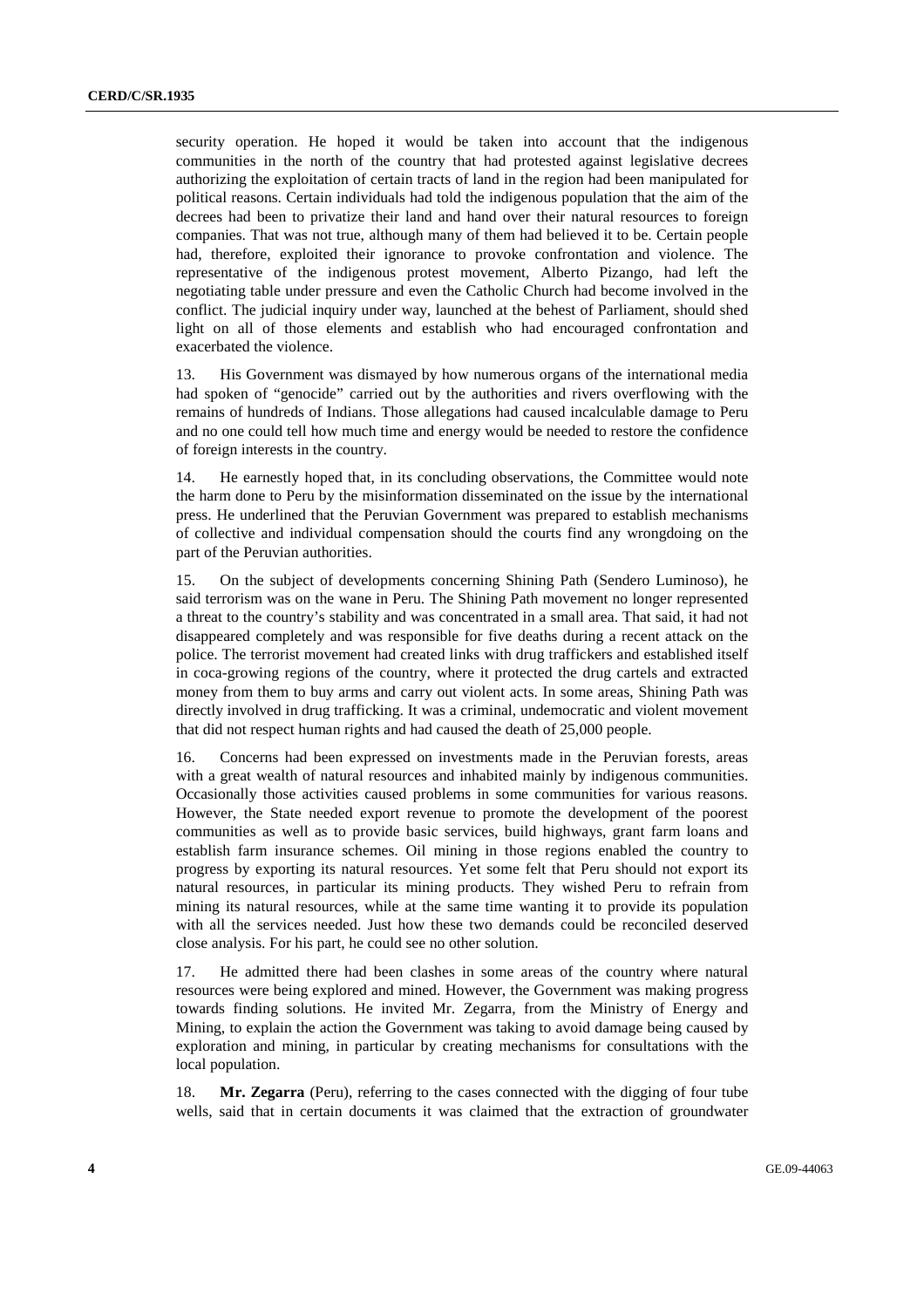resources had not been authorized. However, information received from the water resources authorities contradicted those claims, saying that authorization had been requested in 2006 and granted in 2007, including permission for the digging of the wells. What was more, the community that owned the land on which the wells were located had accepted a contract renewing its agreement with the mining company concerned.

19. Regarding the national system of water management, he said two decrees on water resources allocation had been adopted recently. Draft legislation on water resources that gave greater powers to the national water resources authority had then been presented in March 2009. That legal framework aimed especially at preserving water resources and rejected the idea of privatizing water extraction, according to the principle that water was the property of the State. In addition, a law guaranteed indigenous communities the use of the water flowing on their land, applying age-old techniques. That law, however, was not yet in effect and consultations were in progress on its entry into force.

20. For the past several years, Peru had been looking into the best ways of carrying out consultations, in the spirit of ILO Convention No. 169. Peru's highest authorities had expressed their commitment in that area and a draft law recently brought before Congress aimed at promoting the application of that Convention. The law, once passed, should help reinforce the processes of citizen participation.

21. A decree governing citizen participation in the mining sector had been passed in 2008, complementing an earlier decree on that matter adopted in 2002. The complementary decree detailed the processes of citizen participation that served as a framework for mining projects at the planning and execution stages and until completion. Offices to monitor citizen participation had been set up in various regions of the country in connection with several mining projects.

22. Another decree provided for citizen participation in the oil sector and aimed to improve access to information by those directly affected by oil extraction, above all in the indigenous communities. In that spirit, the national oil company, Perupetro, had organized 67 information workshops before inviting tenders or granting licences for oil extraction projects. During the process of citizen participation, the State encouraged the full exercise of indigenous people's economic, social and cultural rights.

23. The Ministry of Energy and Mining was carrying out consultations on the building of electric power installations. The consultations were taking place at various stages, particularly before the granting of licences to build electric power stations. The Peruvian State, therefore, was making an enormous effort to improve consultation with the public in all areas.

24. **Mr. Valdivieso** (Peru) said the Peruvian authorities had invested a great deal in lifting education levels, especially among Afro-Peruvians and mixed-race groups, in the knowledge that Peru was making progress despite the persistence of considerable inequalities, especially in education. On that subject, it had to be noted that the trade unions had seriously hampered change in that sector in recent years. The Ministry of Education had launched a programme aimed at evaluating teacher skills, but many teachers and school principals had opposed it, claiming the aim of the evaluation was to dismiss teachers. Yet not one teacher had been dismissed for that reason. On the other hand, the evaluation had facilitated the establishment of fairer teacher salary scales and a greater number of teachers had applied on the basis of their ratings.

25. **Mr. Samanez Bendezú** (Peru), supplementing information provided in the report on strengthening measures to prevent and combat discrimination (paras. 194–219) and outlining the role played by education in that area, said the Peruvian Government was acting on several fronts to inform people of their fundamental rights, especially the right not to suffer discrimination. Various public bodies, such as the Ministry of Education, the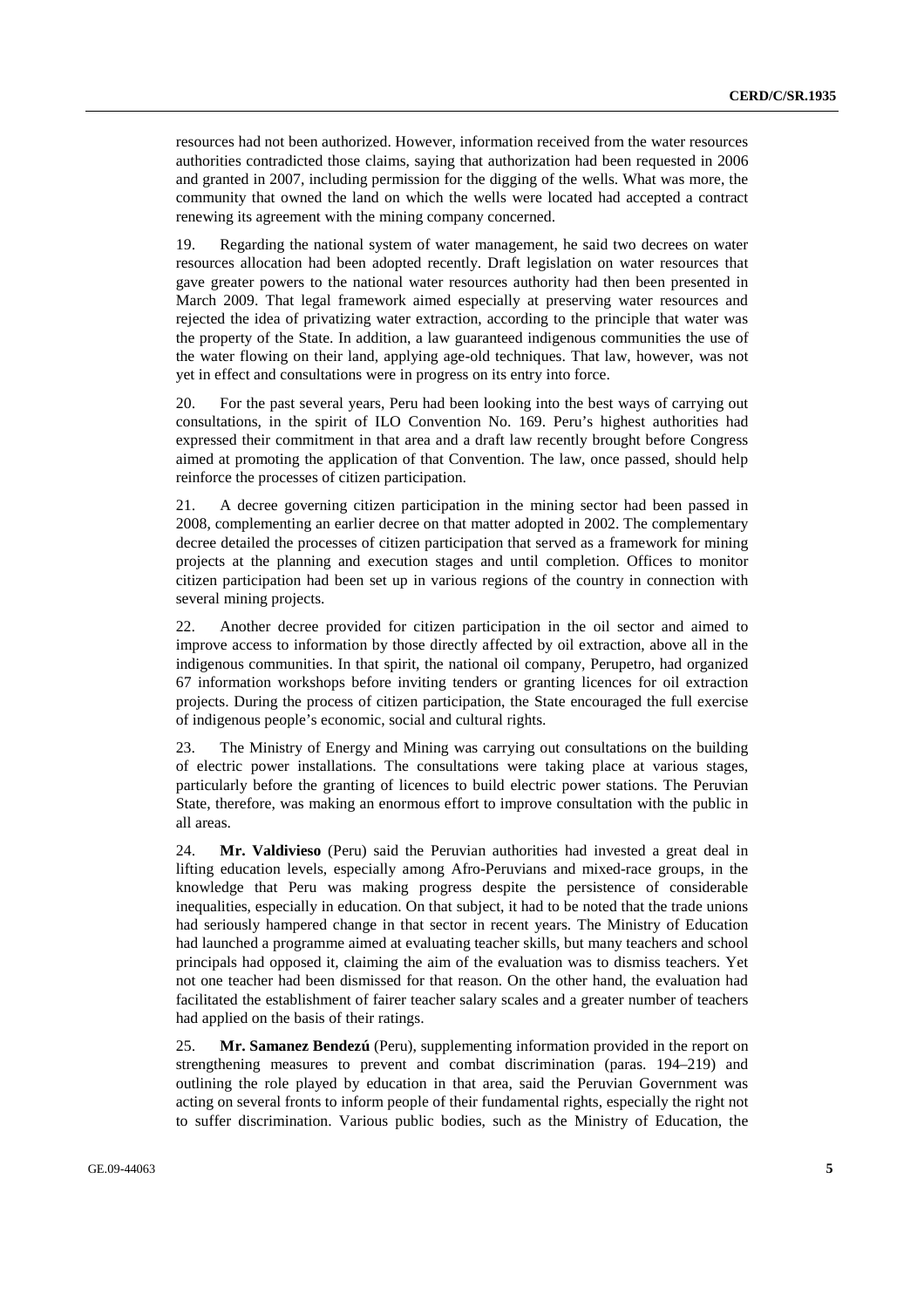Public Defender's Office, the Ministry of Justice, the Ministry of Women and Social Development and the National Institute for the Development of the Andean, Amazonian and Afro-Peruvian Peoples had, together with civil society and thanks to international cooperation, put into effect a series of awareness strategies. The Ministry of Education, for instance, had undertaken to include human rights in school curricula, ensuring that the topic was addressed in all subjects taught.

26. In line with the National Plan for Education for All, 2005–2015, which had been drawn up with the participation of education experts, teachers and parents' associations, and in the framework of the Peruvian Government's current policy of decentralization, regional plans to promote education had been established in consultation with all stakeholders, including the local indigenous communities. As a result, the customs and culture of the different indigenous or ethnic communities were taken into account in regional school curricula and were taught specifically.

27. The Ministry of Education's Department of Intercultural, Bilingual and Rural Education had devised an education plan for rural areas together with indigenous and local organizations. It published bilingual school textbooks for teachers and pupils living in those areas, ensuring that the intercultural approach was present in both texts and illustrations.

28. With regard to teacher training, he said that entry requirements for teacher training colleges were much stricter than before, with candidates needing a score of 14 out of 20 to be accepted, and that teaching of the rights of the child and the adolescent had been made an integral part of that training. Teaching methods had evolved and emphasized the active involvement of pupils and the development of their critical faculties. Ministry of Education school textbooks were written with a view to preventing discriminatory behaviour in schools, reinforcing pupils' self-esteem and promoting the country's different cultures.

29. The Ministry of Women and Social Development had incorporated the issue of racial discrimination into several of its national action plans, among them the National Action Plan for Children and Adolescents, 2002–2010, the National Plan for Equal Opportunities for Men and Women, 2006–2010, and the National Plan to Combat Violence against Women, 2009–2015. It had adopted a follow-up strategy for those action plans with a view to promoting the rights of the population groups concerned and, in that context, had launched awareness campaigns and organized workshops and training courses in different regions.

30. In 2008, the Ministry of Women's Department for the Promotion of a Culture of Peace had organized human rights training courses for members of indigenous communities entitled to collective reparation. The courses had been organized, for instance, in the Apurímac and Ene Valley, hit by violence due to the presence of terrorists and drugtraffickers in that region. To date, 150 indigenous community heads had undergone such training, and another 500 persons were due to receive it by the end of 2009. All training documents were in Quechua and all courses were given in that language.

31. With international aid, various projects aimed at promoting human rights awareness and put together in conjunction with NGOs active in the field of education had been launched in the department of Loreto, in the Andes and in the Amazonian forest. The Peruvian Government had taken part in those activities by providing premises and assigning teachers and local civil servants responsible for education. These projects had resulted in the creation of a network of teachers active in the promotion of human rights and the fight against racial discrimination.

32. The National Human Rights Council, part of the Ministry of Justice, was active in publicizing the National Human Rights Plan, 2006–2010, and, to that end, the Ministry had published several key texts, among them the Constitution, in Quechua. Finally, the Public Defender's Office was raising awareness of human rights throughout the country and, in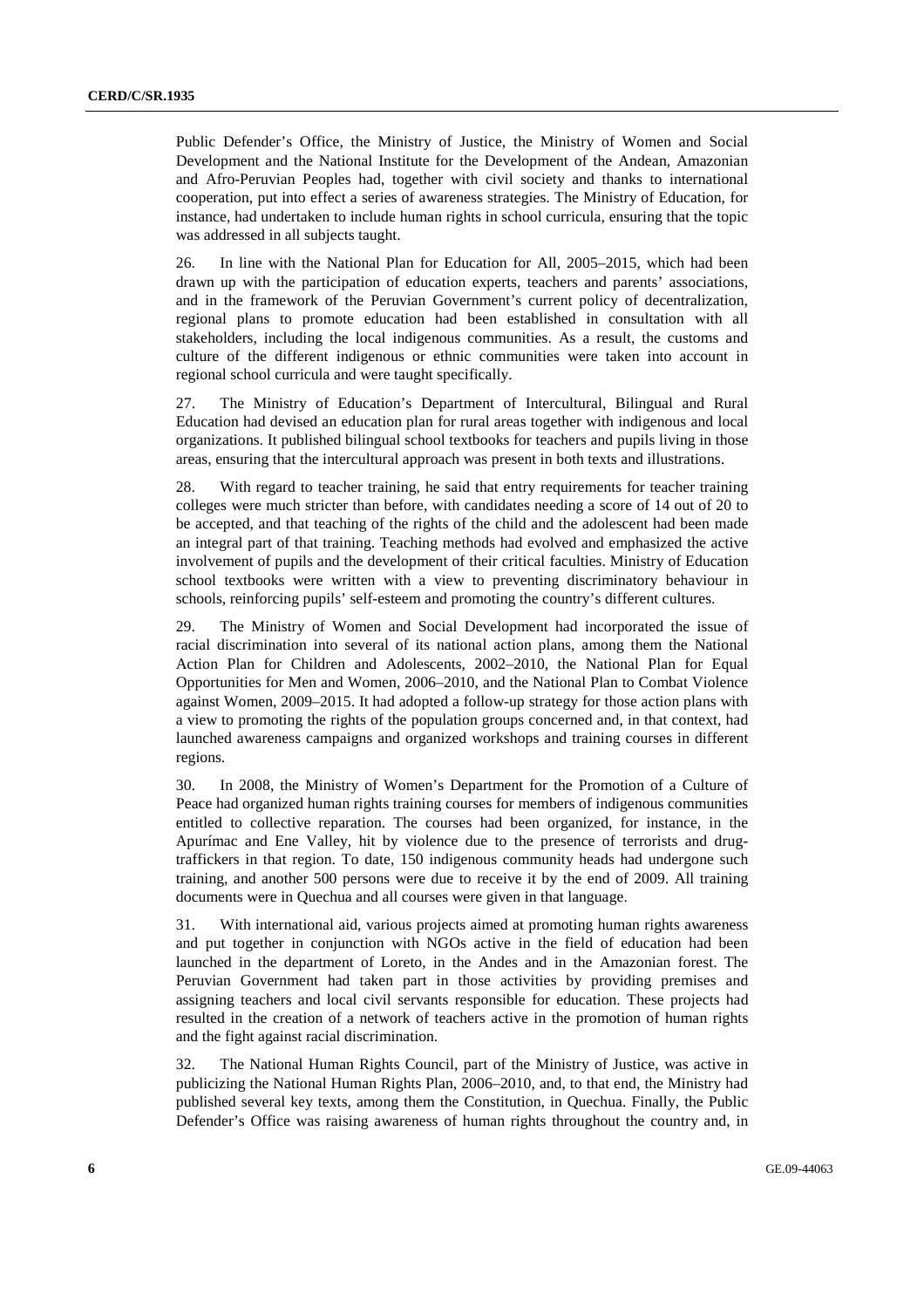particular, had started an information campaign on racial discrimination. These various initiatives in the area of human rights education demonstrated his Government's determination to promote a culture of peace and tolerance among the country's various ethnic and cultural groups.

33. **Mr. Valdivieso** (Peru) said that some issues raised by Committee members were very specific and required deeper research. At a later stage the delegation would send written replies to questions it had been unable to answer during the oral consideration of the report, in particular those concerning the campaigns of forced sterilization of indigenous women, the scope of regional ordinances, making incitement to racial hatred a crime and outlawing racist organizations.

34. With respect to the events at Bagua in June 2009, a negotiating group presided over by the Minister of Agriculture had been set up and was holding discussions with representatives of the indigenous communities concerned on ways of effectively applying ILO Convention No. 169. As to the concerns expressed by the Rapporteur on the legislative decrees applied in that case, he pointed out that such decrees were promulgated by the executive but that, under the Constitution, their legality could be challenged before Congress. If Congress found that a decree overstepped the law, it could make the necessary amendments. However, Congress was essentially a political body and its decisions were not always based purely on legal considerations. He assured the Committee that the question of the indigenous peoples' consent would be duly examined by the competent authorities and that the Government was fully prepared to conduct a frank and open dialogue with representatives of indigenous communities.

35. With respect to the discrepancies noted between official statistics and figures presented by organizations defending the rights of indigenous peoples, he said that there had been no attempt by the Government to disguise the truth. Concerning the possibility of invoking customary law before the courts, article 69 of the Constitution permitted indigenous authorities to settle disputes according to customary law in territories under their jurisdiction, provided that such rules were compatible with international human rights standards. Denying someone access to a public place or to employment because of his or her ethnic or racial background was prohibited under various legal provisions. Such acts were not only forbidden by law, but censured by public opinion in Peru.

36. With regard to advance measures taken to deal with the consequences of natural disasters affecting the country, he said that, given the likely reappearance of the El Niño climatic phenomenon in summer 2010, the Government had recently introduced new laws and set aside funds in the budget, although it was very hard at the current stage to predict the extent of future damage.

37. The death penalty was still in force in Peru, but no one had been executed in about the past 30 years. Under article 140 of the Constitution, the death penalty could be applied in cases of high treason in time of armed conflict or for acts of terrorism. However, even though the adoption of the latter provision post-dated Peru's ratification of international instruments with which it was incompatible, persons convicted of acts of terrorism were given other sentences commensurate with the seriousness of the crime. Finally, he said that the Peruvian people's ethnic diversity was well reflected in the composition of the delegation but that, as it was of very mixed origin, that was not immediately obvious. For example, he himself had Afro-Peruvian and indigenous ancestors.

38. **The Chairperson** said that her remark on the composition of the Peruvian delegation had been prompted by the small number of women it comprised.

39. **Mr. Cali Tzay** (Country Rapporteur) noted with satisfaction that the State party had made a considerable effort to present its written replies in good time along with a very complete update of those replies shortly before the consideration of the report. The